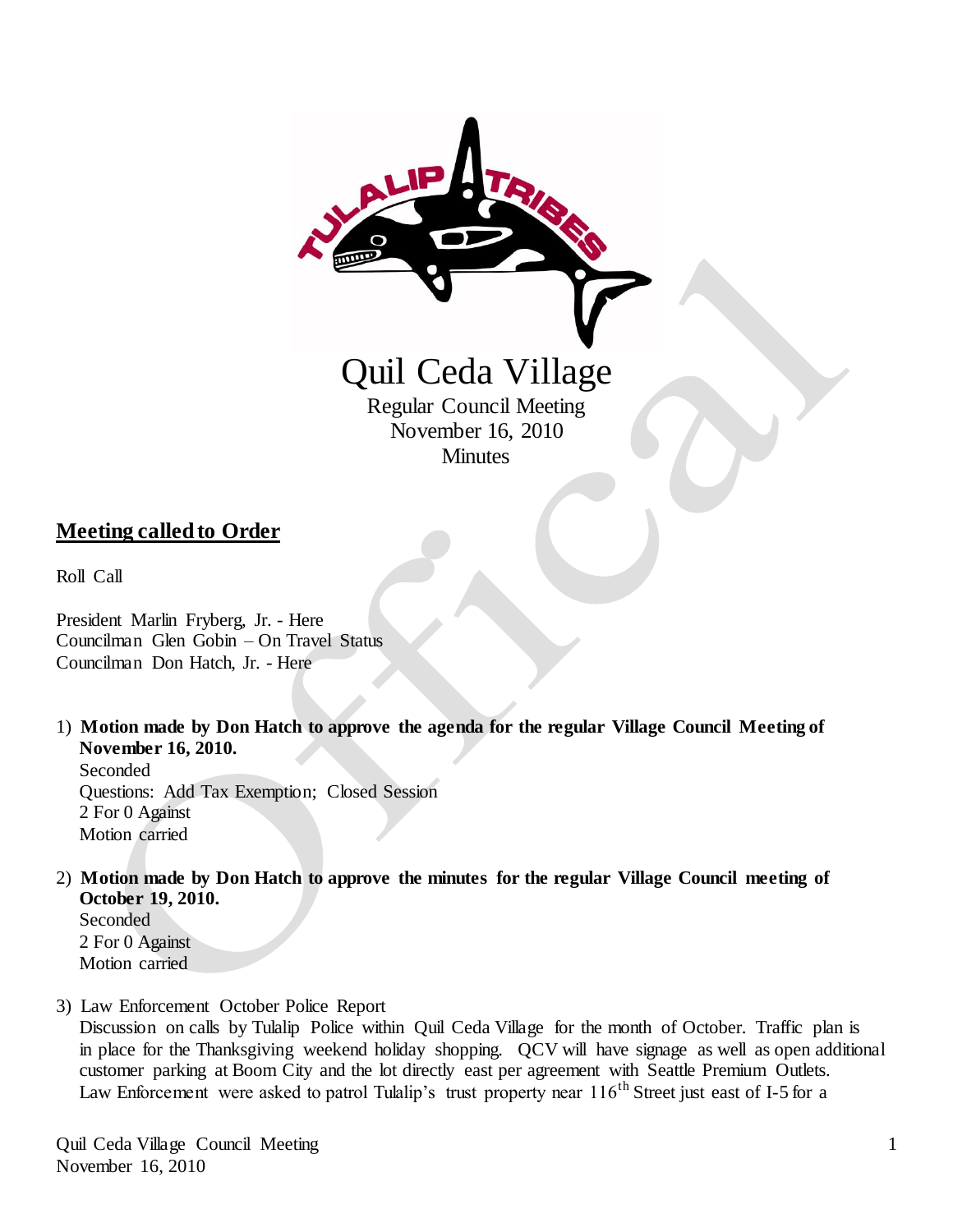transient encampment.

### **Economic Development (Construction)**

 Closed Session: 11:13 a.m. Open Session: 12:00

4) Marine Drive Fueling Station

 **Motion made by don Hatch Jr. to approve Resolution No. 2010-025 authorizing the appropriation of funds in the amount of \$3,750,000.00 to the Marine Drive Fueling Station project budget from the unencumbered funds held in account 37 with ratification by the Tulalip Board of Directors.**

Seconded **Ouestions**  2 For 0 Against Motion carried

 **Motion made by Don Hatch Jr. to approve the General Manager to transfer inter-departmental funds to the Tulalip Liquor Store (if needed) to cover operating expenses due to increased inventory for the holiday season.**

Seconded Questions 2 For 0 Against Motion carried

# **Finance**

5) QCV Bank Accounts

 **Motion made by Don Hatch Jr. to approve Resolution No. 2010-026 authorizing Quil Ceda Village to reduce the number of bank accounts from**

 **The current (12) bank accounts down to (4) bank accounts.**

 Seconded **Ouestions**  2 For 0 Against Motion carried

6) **Motion made by Don Hatch Jr. to approve Resolution No. 2010-027 approving the transfer \$347,078 in tax revenue to the Engineering Services Department of fund the remaining 2010 Engineering department budget.**

 Seconded **Questions**  2 For 0 Against Motion carried

# **Engineering Services**

Quil Ceda Village Council Meeting November 16, 2010